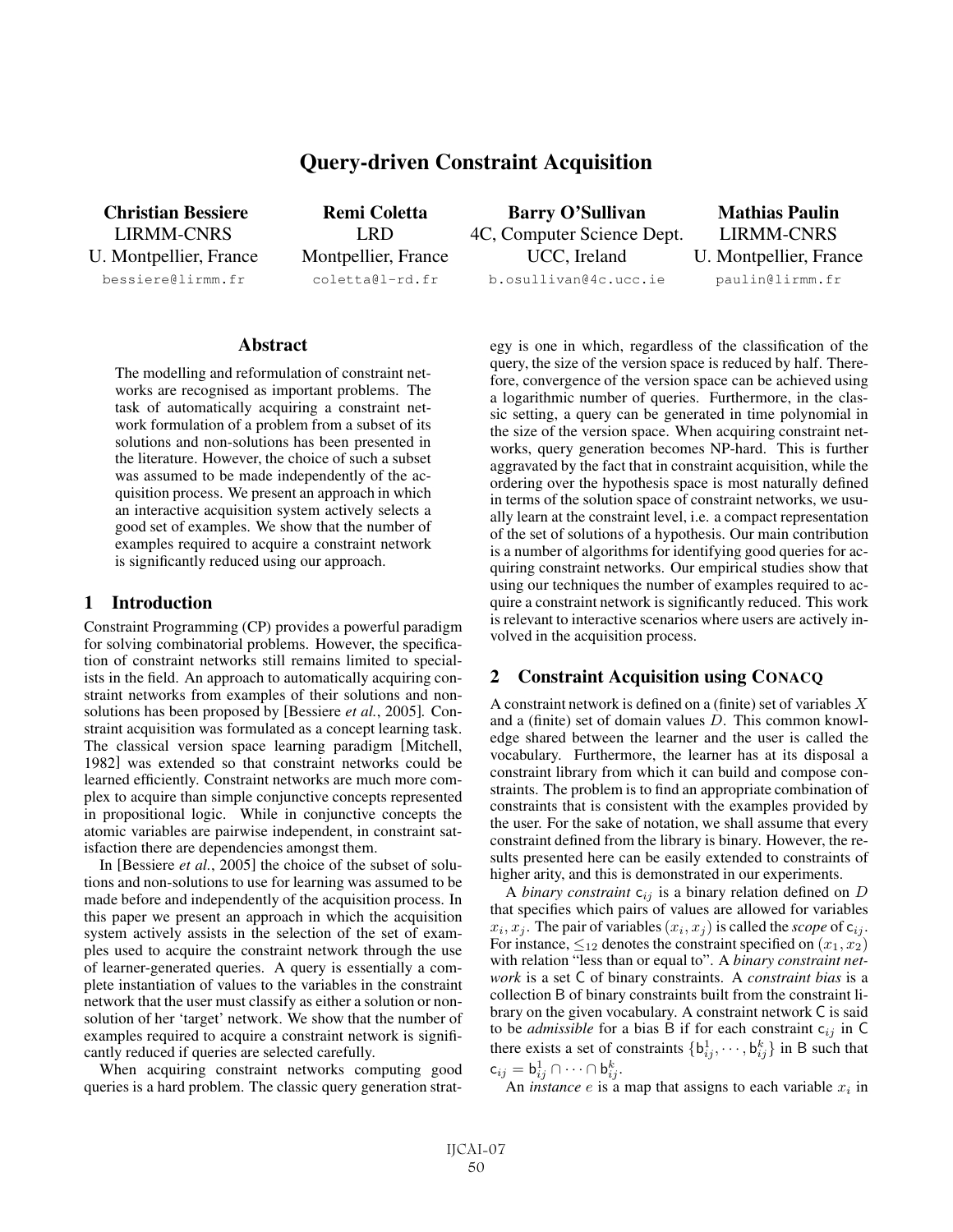X a domain value  $e(x_i)$  in D. Equivalently, an instance e can be regarded as a tuple in  $D<sup>n</sup>$ . An instance *e satisfies* a binary constraint  $c_{ij}$  if the pair  $(e(x_i), e(x_j))$  is an element of  $c_{ij}$ ; otherwise we say that  $c_{ij}$  *rejects e*. If an instance *e satisfies* every constraint in C, then e is called a *solution* of C; otherwise, e is called a *non-solution* of C.

Finally, a *training set*  $E^f$  consists of a set  $E$  of instances and a classification function  $f : E \to \{0, 1\}$ . An element e in E such that  $f(e)=1$  is called *positive example* (often denoted by  $e^+$ ) and an element e such that  $f(e)=0$  is called *negative* example (often denoted by e<sup>−</sup>). A constraint network C is said to be *consistent* with a training set  $E<sup>f</sup>$  if every positive example  $e^+$  in  $E^f$  is a solution of  $\overline{C}$  and every negative example  $e^-$  in  $E^f$  is a non-solution of C. We also say that C *correctly classifies* E<sup>f</sup> . Given a constraint bias B and a training set E<sup>f</sup> , the *Constraint Acquisition Problem* is to find a constraint network C admissible for the bias B and consistent with the training set  $E^f$ .

A SAT-based algorithm, called CONACQ, was presented in [Bessiere *et al.*, 2005] for acquiring constraint networks based on version spaces. Informally, the version space of a constraint acquisition problem is the set of all constraint networks that are admissible for the given vocabulary and bias, and that are consistent with the given training set. We denote as  $V_B(E^f)$  the version space corresponding to the bias B and the training set  $E^f$ . In the SAT-based framework this version space is encoded in a clausal theory K. Each model of the theory K is a constraint network of  $V_B(E^f)$ .

More formally, if B is the constraint bias, a literal is either an atom  $b_{ij}$  in B, or its negation  $\neg b_{ij}$ . Notice that  $\neg b_{ij}$  is *not* a constraint: it merely captures the absence of  $b_{ij}$  in the acquired network. A clause is a disjunction of literals (also represented as a set of literals), and the clausal theory K is a conjunction of clauses (also represented as a set of clauses). An *interpretation* over B is a map I that assigns to each constraint atom  $b_{ij}$  in B a value  $I(b_{ij})$  in  $\{0,1\}$ . A *transformation* is a map  $\phi$  that assigns to each interpretation I over B the corresponding constraint network  $\phi(I)$  defined according to the following condition:  $c_{ij} \in \phi(I)$  iff  $c_{ij} = \bigcap \{b_{ij}^p \in B\}$ .  $I(\mathbf{b}_{ij}^p) = 1$ . An interpretation *I* is a *model* of K if K is true in I according to the standard propositional semantics. The set of all models of K is denoted  $Models(K)$ . For each instance e,  $\kappa(e)$  denotes the set of all constraints  $b_{ij}$  in B rejecting e. For each example e in the training set  $E<sup>f</sup>$ , the CONACQ algorithm iteratively adds to K a set of clauses so that for any  $I \in Models(K)$ , the network  $\phi(I)$  correctly classifies all already processed examples plus e. When an example e is positive, unit clauses  $\{\neg b_{ij}\}$  are added to K for all  $b_{ij} \in \kappa(e)$ . When an example *e* is negative, the clause  $\{V_{\mathbf{b}_{ij}\in\kappa(e)}\}_{ij}$ is added to K. The resulting theory K encodes all candidate networks for the constraint acquisition problem. That is,  $V_{\mathsf{B}}(E^f) = \{ \phi(m) \mid m \in Models(\mathsf{K}) \}.$ 

Example 1 (CONACQ's Clausal Representation) *We wish to acquire a constraint network involving 4 variables,*  $x_1, \ldots, x_4$ *, with domains*  $D(x_1) = \ldots = D(x_4) =$  $\{1, 2, 3, 4\}$ *. We use a complete and uniform bias, with*  $L =$  $\{\leq, \neq, \geq\}$  *as a library. That is, for all*  $1 \leq i < j \leq 4$ , B *contains*  $\leq_{ij}$ ,  $\neq_{ij}$  *and*  $\geq_{ij}$ *. Assume that the network we wish to* 

Table 1: An example of the clausal representation built by CONACQ, where each example  $e_i^2 = (x_1, x_2, x_3, x_4)$ .  $E<sup>f</sup>$  example clauses added to K

| $\mathbf{I}$ | $\alpha$ called $\alpha$ clauses added to $\alpha$                                                                                                                                                                                                                                                                                                                                                                                                                                                                                                     |
|--------------|--------------------------------------------------------------------------------------------------------------------------------------------------------------------------------------------------------------------------------------------------------------------------------------------------------------------------------------------------------------------------------------------------------------------------------------------------------------------------------------------------------------------------------------------------------|
|              | $\{e_1^+\}$ $(1,2,3,4)$ $\Box$ $\supset$ $\supset$ $\supset$ $\Box$ $\wedge \neg \geq_{13}$ $\wedge \neg \geq_{14}$ $\wedge \neg \geq_{23}$ $\wedge \neg \geq_{24}$ $\wedge \neg \geq_{34}$<br>$\{e_2^2\}$ (4,3,2,1) $\begin{vmatrix} -2 & -2 & -2 & -1 \\ 6 & 2 & 3 \end{vmatrix}$ (4,3,2,1) $\begin{vmatrix} -2 & -2 & -2 & -1 \\ 2 & 1 & 2 & 3 \end{vmatrix}$ (1,1,1,1) $\begin{vmatrix} -2 & 2 & 3 \\ 2 & 1 & 2 \end{vmatrix}$ (1,1,1,1) $\begin{vmatrix} -2 & 2 & 3 \\ 2 & 1 & 2 \end{vmatrix}$ (1,1,1,1) $\begin{vmatrix} -2 & 2 & 3 \\ 2 & 1 &$ |
|              |                                                                                                                                                                                                                                                                                                                                                                                                                                                                                                                                                        |

*acquire contains only one constraint, namely*  $x_1 \neq x_4$ *; there is no constraint between any other pair of variables. For each example* e *(first column), Table 1 shows the clausal encoding constructed by* CONACQ *after* e *is processed, using the set*  $\kappa(e)$  *of constraints in the bias* B *that can reject e.* 

The learning capability of CONACQ can be improved by exploiting domain-specific knowledge [Bessiere *et al.*, 2005]. In constraint programming, constraints are often interdependent, e.g. two constraints such as  $\geq_{12}$  and  $\geq_{23}$  impose a restriction on the relation of any constraint defined on the scope  $(x_1, x_3)$ . This is a crucial difference with conjunctive concepts where atomic variables are pairwise independent. Because of such interdependency, some constraints in a network can be *redundant*.  $c_{ij}$  is redundant in a network C if the constraint network obtained by deleting  $c_{ij}$  from C has the same solutions as C. The constraint  $\geq_{13}$  is redundant each time  $\geq_{12}$  and  $\geq_{23}$  are present.

Redundancy must be carefully handled if we want to have a more accurate idea of which parts of the target network are not precisely learned. One of the methods to handle redundancy proposed in [Bessiere *et al.*, 2005], was to add *redundancy rules* to K based on the library of constraints used to build the bias B. For instance, if the library contains the constraint type  $\leq$ , for which we know that  $\forall x, y, z, (x \leq$  $y) \wedge (y \leq z) \rightarrow (x \leq z)$ , then for any pair of constraints  $\leq_{ij}$ ,  $\leq_{jk}$  in B, we add the Horn clause  $\leq_{ij}$  ∧  $\leq_{jk}$  →  $\leq_{ik}$  in K. This form of background knowledge can help the learner in the acquisition process.

## 3 The Interactive Acquisition Problem

In reality, there is a cost associated with classifying instances to form a training set (usually because it requires an answer from a human user) and, therefore, we should seek to minimise the size of training set required to acquire our target constraint network. The *target network* is the constraint network  $C_T$  expressing the problem the user has in mind. That is, given a vocabulary X, D,  $C_T$  is the constraint network such that an instance on  $X$  is a positive example if and only if it is a solution of  $C_T$ .

During the learning process the acquisition system has knowledge that can help characterise what next training example would be ideal from the acquisition system's point of view. Thus, the acquisition system can carefully select 'good' training examples (which we will discuss in Section 4 in more depth), that is, instances which, depending on how the user classifies them, can help reduce the expected size of the version space as much as possible. We define a query and the classification assigned to it by the user as follows.

Definition 1 (Queries and Query Classification) *A query* q *is an instance on* X *that is built by the learner. The user*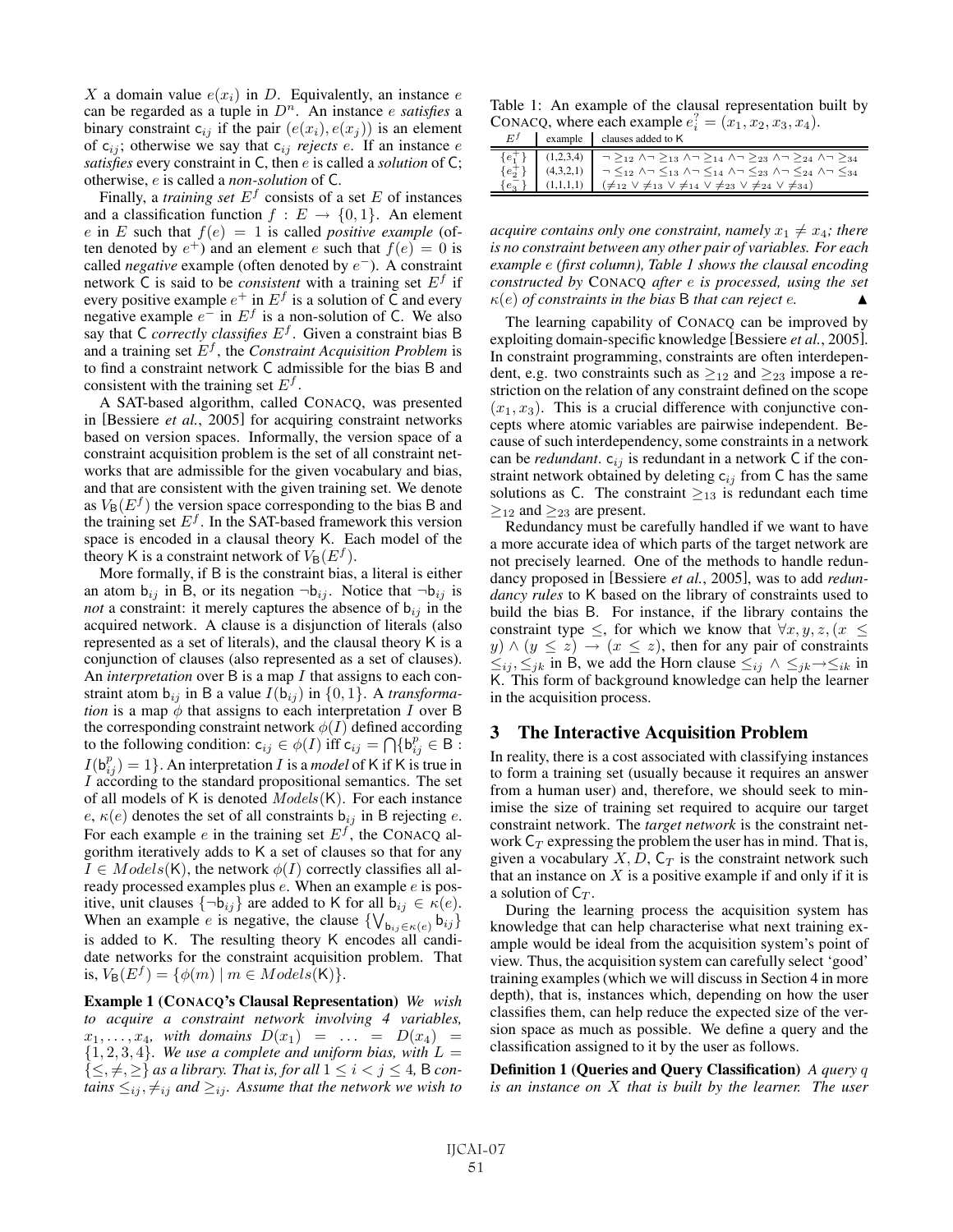*classifies a query* q *using* a function f *such that*  $f(q) = 1$  *if* q *is a solution of*  $C_T$  *and*  $f(q) = 0$  *otherwise.* 

Angluin [Angluin, 2004] defines several classes of queries, among which the *membership query* is exactly the kind used here. The user is presented with an unlabelled instance, and is asked to classify it. We can now formally define the interactive constraint acquisition problem.

Definition 2 (Interactive Constraint Acquisition Problem) *Given a constraint bias* B *and an unknown user classification function* f*, the* Interactive Constraint Acquisition Problem *is to find a converging sequence*  $Q = q_1, \ldots, q_m$  *of queries, that is, a sequence such that:*  $q_{i+1}$  *is a query relative to* B *and*  $V_{\mathsf{B}}(E_i^f)$  *where*  $E_i = \{q_1, \ldots, q_i\}$ *, and*  $|V_{\mathsf{B}}(E_m^f)| = 1$ *.* 

Note that the sequence of queries is built incrementally, that is, each query  $q_{i+1}$  is built according to the classification of  $q_1, \ldots, q_i$ . In practice, minimising the length of Q is impossible because we do not know in advance the answers from the user. However, in the remainder of the paper we propose techniques that are suitable for interactive learning.

### 4 Query Generation Strategies

#### 4.1 Polynomial-time Query Generation

In practice, it can be the case that an example  $e$  from the training set does not bring any more information than that which has already been provided by the other examples that have been considered so far. If we allow for queries to be generated whose classification is already known based on the current representation of the version space, K, then we will ask the user to classify an excessive number of examples for no improvement in the quality of our representation of the version space of the target network. We exemplify this problem with a short example.

Example 2 (A Redundant Query) *Consider an acquisition* problem over the three variables  $x_1, x_2, x_3$ , with the do*mains*  $D(x_1) = D(x_2) = D(x_3) = \{1, 2, 3, 4\}$  *using the same constraint library as in Example 1. Given the positive example*  $e_1^+ = \langle (x_1, 1), (x_2, 2), (x_3, 3) \rangle$ ,  $K = \neg \geq_{12}$  $\land\lnot\geq_{13}$   $\land\lnot\geq_{23}$ . Asking the user to classify  $e_2$  =  $\langle (x_1, 1), (x_2, 2), (x_3, 4) \rangle$  *is redundant, since all constraints rejecting it are already forbidden by* K*. Then any constraint network in the version space accepts*  $e_2$ *.* 

We propose a simple (poly-time) technique that avoids proposing such redundant queries to the user. This *irredundant queries* technique seeks a classification only for an example e that cannot be classified, given the current representation K of the version space. An example  $e$  can be classified by  $V_B(E^f)$  if it is either a solution in all networks in  $V_B(E^f)$ or a non-solution in all networks in  $V_B(E^f)$ . *e* is a solution in all networks in  $V_{\mathsf{B}}(E^f)$  iff the subset  $\kappa(e)_{[\mathsf{K}]}$  of  $\kappa(e)$ , obtained by removing from  $\kappa(e)$  all constraints that appear as negated literals in K, is empty. Alternatively, e is a nonsolution in all networks in  $V_B(E^f)$ , if  $\kappa(e)_{[K]}$  is a superset of an existing clause of K.

Example 3 (An Irredundant Query) *Consider again Ex*ample  $2$  in which the positive example  $e_1^+$  has been consid*ered. The query*  $e = \langle (x_1, 1), (x_2, 2), (x_3, 2) \rangle$  *is irredundant.*  *This can be seen by considering the literals that would be added to* K *by this query. If the query is classified as positive, the clauses*  $(\neg \geq_{12})$ ,  $(\neg \geq_{13})$  *and*  $(\neg \neq_{23})$  *will be added to* K, otherwise the clause  $(\geq_{12} \vee \geq_{13} \vee \neq_{23})$  will be added. Since we know from example  $e_1^+$  that both  $\geq_{12}$  and  $\geq_{13}$  must *be set to false, the only extra literal this new example adds is either*  $(\neg \neq_{23})$  *or*  $(\neq_{23})$  *(indeed*  $\kappa(e)_{[K]} = {\neq_{23}}$ *). Regardless of the classification of* e*, something new is learned, so this is an irredundant query.* 

#### 4.2 Towards Optimal Query Generation

The technique presented in Section 4.1 guarantees that each newly classified query e adds something new to K. However, different irredundant examples give us different gains in knowledge. In fact, the gain for a query  $q$  is directly related to the size k of  $\kappa(q)_{[K]}$  and its classification  $f(q)$ . If  $f(q)=1$ , k unary negative clauses will be added to K, then  $k$  literals will be fixed to 0. In terms of CONACQ, we do not have direct access to the size of the version space, unless we wish to perform very expensive computation through the clausal representation K. But assuming that the models of K are uniformly distributed, fixing  $k$  literals divides the number of models by  $2^k$ . If  $f(q)=0$ , a positive clause of size k is added to K, thus removing  $1/2<sup>k</sup>$  models. We can distinguish between queries that can be regarded as *optimistic*, or as *optimal-in-expectation*.

An *optimistic query* is one that gives us a large gain in knowledge when it is classified "in our favour", but which tells us very little when it is classified otherwise. More specifically, in CONACQ the larger the  $\kappa(q)_{[K]}$  of a query q, the more optimistic it is. When classified as positive, such a query allows us to set  $|\kappa(q)|_{K}$  literals to 0. If the query is classified as negative we just add a clause of size  $|\kappa(q)|_{[K]}|$ . Therefore, an optimistic query is maximally informative – sets all literals it introduces to  $0 - if$  it is classified as positive, but is minimally informative if it is classified as negative.

The optimal query strategy is one that involves proposing a query that will reduce the size of the version space in half *regardless of how the user classifies it*. We define a query as being *optimal-in-expectation* if we are guaranteed that one literal will be fixed to either a 0 or a 1 regardless of the classification provided by the user. Formally, such a query will have a  $\kappa(q)_{[K]}$  of size 1, therefore, if it is classified as positive, we can set the literal in  $\kappa(q)_{[K]}$  to 0, otherwise it is set to a 1.

We illustrate a sequence of queries that are sufficient for the version space of the problem presented as Example 1 to converge using queries that are optimal-in-expectation.

Example 4 (Optimal-in-Expectation Queries) *We want to converge on the target network from Example 1 (i.e., the only constraint*  $x_1 \neq x_4$  *in a network with four variables and the complete bias of constraints*  $\{\leq, \neq, \geq\}$ *). Recall that having processed the set of examples*  $E = \{e_1^+, e_2^+, e_3^-\}$ *, the unique positive clause in* K *is*  $Cl = (\neq_{12} \vee \neq_{13} \vee \neq_{14})$  $\vee$   $\neq$ <sub>23</sub>  $\vee$   $\neq$ <sub>24</sub>  $\vee$   $\neq$ <sub>34</sub>). All other atoms in K are fixed to 0 because of  $e_1^+$  and  $e_2^+$ . In the following  $\mathsf{K}_{\{e_1^+,e_2^+\}}$  *refers to* (¬ ≥12) ∧ ...(¬ ≥34) ∧ (¬ ≤12) ∧ ... ∧ (¬ ≤34)*. According to this notation, the clausal theory* K *built by* CONACQ *having processed* E is  $\mathsf{K} = \mathsf{K}_{\{e_1^+, e_2^+\}} \wedge Cl$ . Table 2 shows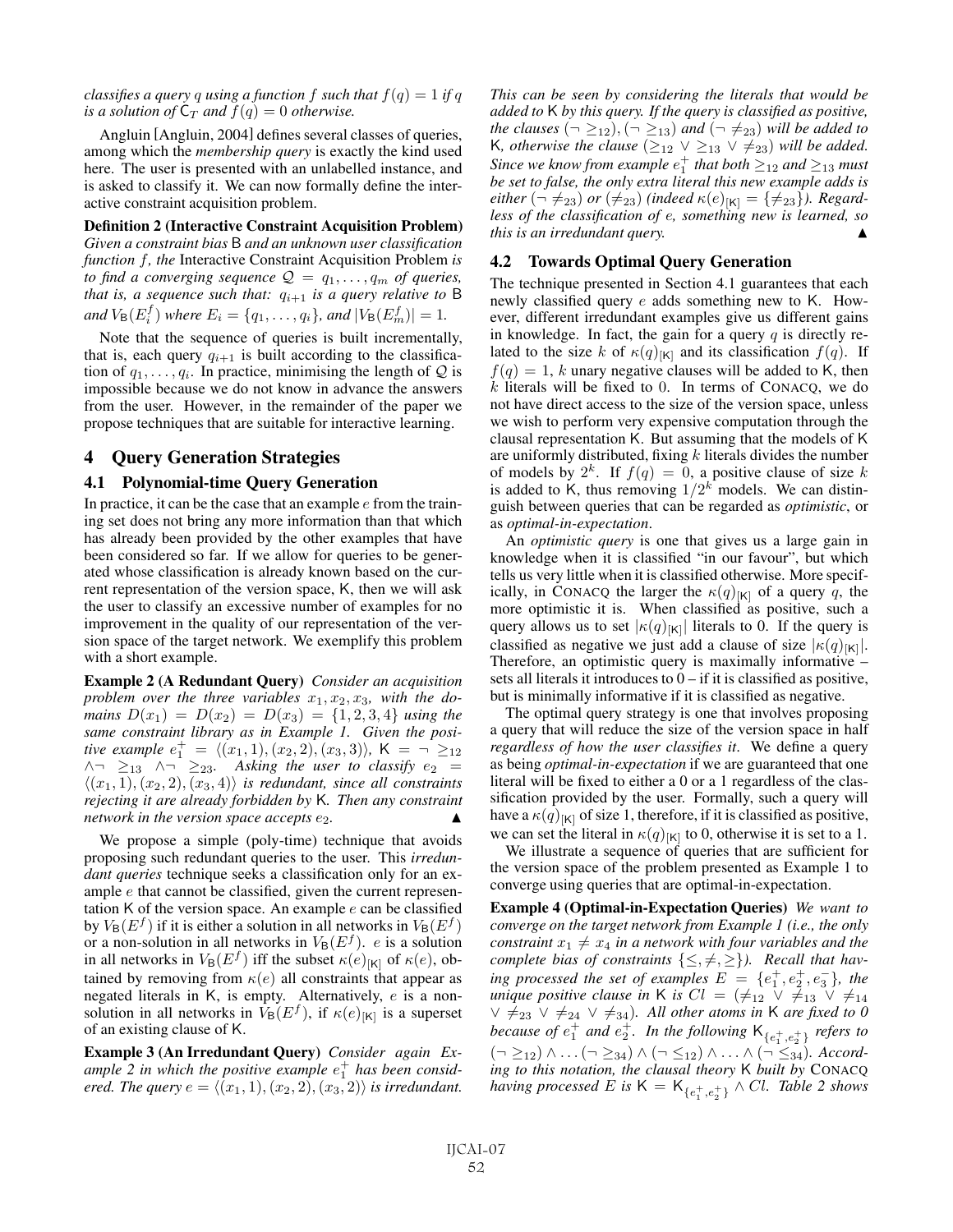Table 2: *Optimal-in-expectation* query generation strategy on Example 4.

|                      | $\kappa(e)_{\lceil\mathsf{k}\rceil}$ | l e I |                                                                                                                                                                                    |
|----------------------|--------------------------------------|-------|------------------------------------------------------------------------------------------------------------------------------------------------------------------------------------|
| $e_4 = (1, 1, 2, 3)$ | (12≢ ⊁                               |       | $(\neq_{13} \vee \neq_{14} \vee \neq_{23} \vee \neq_{24} \vee \neq_{34})$<br>$\kappa_{\{e_1^+,e_2^+\}} \wedge (\neg \neq_{12})$                                                    |
| $e_5 = (2, 1, 1, 3)$ | {≠23 j                               |       | $\wedge$ $(\neq_{13} \vee \neq_{14} \vee \neq_{24} \vee \neq_{34})$<br>$\wedge$ ( $\rightarrow \neq$ 12) $\wedge$ ( $\rightarrow \neq$ 23)<br>$K_{\{e_1^+,e_2^+\}}$                |
| $e_6 = (2, 3, 1, 1)$ | ¦≠34 }                               |       | $\wedge$ ( $\neg \neq_{12}$ ) $\wedge$ ( $\neg \neq_{23}$ ) $\wedge$ ( $\neg \neq_{34}$ ) $\wedge$ ( $\not \neq_{13}$ $\vee \neq_{14}$ $\vee \neq_{24}$ )<br>$K_{\{e_1^+,e_2^+\}}$ |
| $e_7 = (1, 3, 1, 2)$ | $\neq$ 13                            |       | $\kappa_{\{e_1^+,e_2^+\}} \wedge (\neg \neq_{12}) \wedge (\neg \neq_{23}) \wedge (\neg \neq_{34}) \wedge (\neg \neq_{13}) \wedge (\neq_{14} \vee \neq_{24})$                       |
| $e_8 = (2, 1, 3, 1)$ | $\neq$ 24                            |       | $K_{\{e_1^+,e_2^+\}} \wedge (\neg \neq_{12}) \wedge (\neg \neq_{23}) \wedge (\neg \neq_{34}) \wedge (\neg \neq_{13}) \wedge (\neg \neq_{24}) \wedge (\neq_{14})$                   |

*a sequence of queries that are optimal-in-expectation on the version space obtained after the three first examples are processed. The goal is to reduce*  $V_B(E)$  *to contain a single hypothesis. The first column is a query* e *generated according to the optimal-in-expectation strategy. The second column gives the set*  $\kappa(e)_{[K]}$  *of constraints still possible in a network of the version space that could reject* e*. The third column is the classification of* e *by the user, and the fourth column is the update of* K. The query  $e_4$  *is such that*  $\neq_{12}$  *is the only constraint still possible in the version space that can reject it. Because it is classified as positive, we are sure*  $\neq_{12}$  *cannot belong to a network in the version space.* CONACQ *adds* ( $\neg \neq_{12}$ ) *to* K *and the literal*  $\neq_{12}$  *is removed from Cl by unit propagation. The process repeats with*  $e_5$ ,  $e_6$  *and*  $e_7$ , *decreasing the size of* Cl *by one literal at a time, and thus reducing the version* space by half. Finally,  $e_8$  is the last example required to en*sure that the version space converges on the target network, which contains the single constraint*  $x_1 \neq x_4$ .

*Note that at the beginning of this example, the version*  $space V_B(E)$  *contained*  $2^6$  *possible constraint networks, and we could converge using*  $\mathcal{O}(log_2|V_B(E)|)$  *queries, which is an optimal worst-case [Mitchell, 1982].* -

In Example 4, we always found an example  $e$  with  $|\kappa(e)|_{\text{K}}| = 1$ , as the optimal-in-expectation strategy requires. However, redundancy can prevent us from being able to generate an example e with a given size for its  $\kappa(e)_{[K]}$ . For instance, consider the acquisition problem, using a complete and uniform bias, with  $L = \{\leq, \neq, \geq\}$  as a library, and with  $x_1 = x_2 = x_3$  as a target network. After processing an initial positive example (for instance  $e_1^+ = (2, 2, 2)$ ), the possible constraints in the version space are  $\leq_{12}, \leq_{13}, \leq_{23}, \geq_{12}, \geq_{13}$  $, \geq_{23}$ . Hence, every further negative example e has either a  $\kappa(e)_{[K]}$  of size 3 (if no variables equal) or a  $\kappa(e)_{[K]}$  of size 2 (if two variables equal). Therefore, no example with a  $\kappa(e)_{[K]}$ of size 1 can be generated. Redundancy prevents us from generating such examples.

#### 5 Implementing our Strategies

In Section 4.2, we presented two strategies for generating queries: optimal-in-expectation and optimistic. These two strategies are characterised by the target number  $t$  of constraints still possible in the version space that reject the instances  $q$  they try to produce. However, it may be the case that, due to redundancy between constraints, there does not exist any network in the version space that has a solution s with  $|\kappa(s)|_{[K]}| = t$ . (And it is useless to ask classification of an instance if it is not a solution of some network in the version space – see Section 4.1). We then must allow for some uncertainty in the number of constraints rejecting an instance.

We implement the query generation problem as a two step process. First, Algorithm 1 tries to find an interpretation I on B such that any solution s of  $\phi(I)$  is such that  $t - \epsilon \leq |\kappa(s)| |\kappa| \leq t + \epsilon$ , where  $\epsilon$  is the variation accepted on the size of the  $\kappa(q)_{[K]}$  of the query q we want to generate. This algorithm takes another input parameter which is the set L of constraints in which  $\kappa(q)_{[K]}$  must be included. We will explain later that this is a way to monitor the 'direction' in which we want to improve our knowledge of the target network of the user. Second, once  $I$  has been found, we take a solution of  $\phi(I)$  as a query. We first present the algorithm, then we will discuss its complexity and describe how we can use it to implement our strategies (by choosing the values  $t$ and  $\epsilon$ ).

| <b>Algorithm 1: QUERY GENERATION PROBLEM</b>                                                                                                                                           |  |  |  |  |  |  |
|----------------------------------------------------------------------------------------------------------------------------------------------------------------------------------------|--|--|--|--|--|--|
| <b>input</b> : B the bias, K the clausal theory, L a set of                                                                                                                            |  |  |  |  |  |  |
| literals, t a target size and $\epsilon$ the variation                                                                                                                                 |  |  |  |  |  |  |
| <b>output:</b> An interpretation I                                                                                                                                                     |  |  |  |  |  |  |
| $1 \nvdash \leftarrow \mathsf{K}$                                                                                                                                                      |  |  |  |  |  |  |
| 2 foreach $b_{ij} \in B \setminus \{b_{ij} \mid (\neg b_{ij}) \in K\}$ do                                                                                                              |  |  |  |  |  |  |
|                                                                                                                                                                                        |  |  |  |  |  |  |
| 3 <b>if</b> $b_{ij} \notin L$ then $\overline{F} \leftarrow \overline{F} \wedge (b_{ij})$<br><b>else</b> $\overline{F} \leftarrow \overline{F} \wedge (b_{ij} \vee \overline{b_{ij}})$ |  |  |  |  |  |  |
| 4 $lower \leftarrow max( L  - t - \epsilon, 1)$                                                                                                                                        |  |  |  |  |  |  |
| 5 upper $\leftarrow min( L  - t + \epsilon,  L )$                                                                                                                                      |  |  |  |  |  |  |
| 6 F $\leftarrow$ F $\wedge$ at Least(lower, L) $\wedge$ at Most(upper, L)                                                                                                              |  |  |  |  |  |  |
| 7 if $Models(F) \neq \emptyset$ then return a model of F                                                                                                                               |  |  |  |  |  |  |
| s else return "inconsistency"                                                                                                                                                          |  |  |  |  |  |  |

Algorithm 1 works as follows. It takes as input the target size t, the allowed variation  $\epsilon$  and the set L of literals on which to concentrate. The idea is to build a formula F for which every model I will satisfy the requirements listed above. F is initialised to K to guarantee that any model will correspond to a network in the version space (line 1). For each literal  $b_{ij}$  not already negated in K (line 2), if  $b_{ij}$  does not belong to L, we add the clause  $(b_{ij})$  to F to enforce the constraint  $b_{ij}$  to belong to the network  $\phi(I)$  for all models I of  $F$  ('then' instruction of line 3). Hence, any solution s of  $\phi(I)$  will be rejected either by a constraint in L or a constraint  $b_{ij}$  already negated in K (so no longer in the version space). Thus,  $\kappa(s)_{[K]} \subseteq L$ . We now have to force the size of  $\kappa(s)_{[K]}$ to be in the right interval. If  $b_{ij}$  belongs to L ('else' instruction of line 3), we add the clause  $(b_{ij} \vee \overline{b_{ij}})$  to F to ensure that either  $b_{ij}$  or its complementary constraint  $\overline{b_{ij}}$  is in the re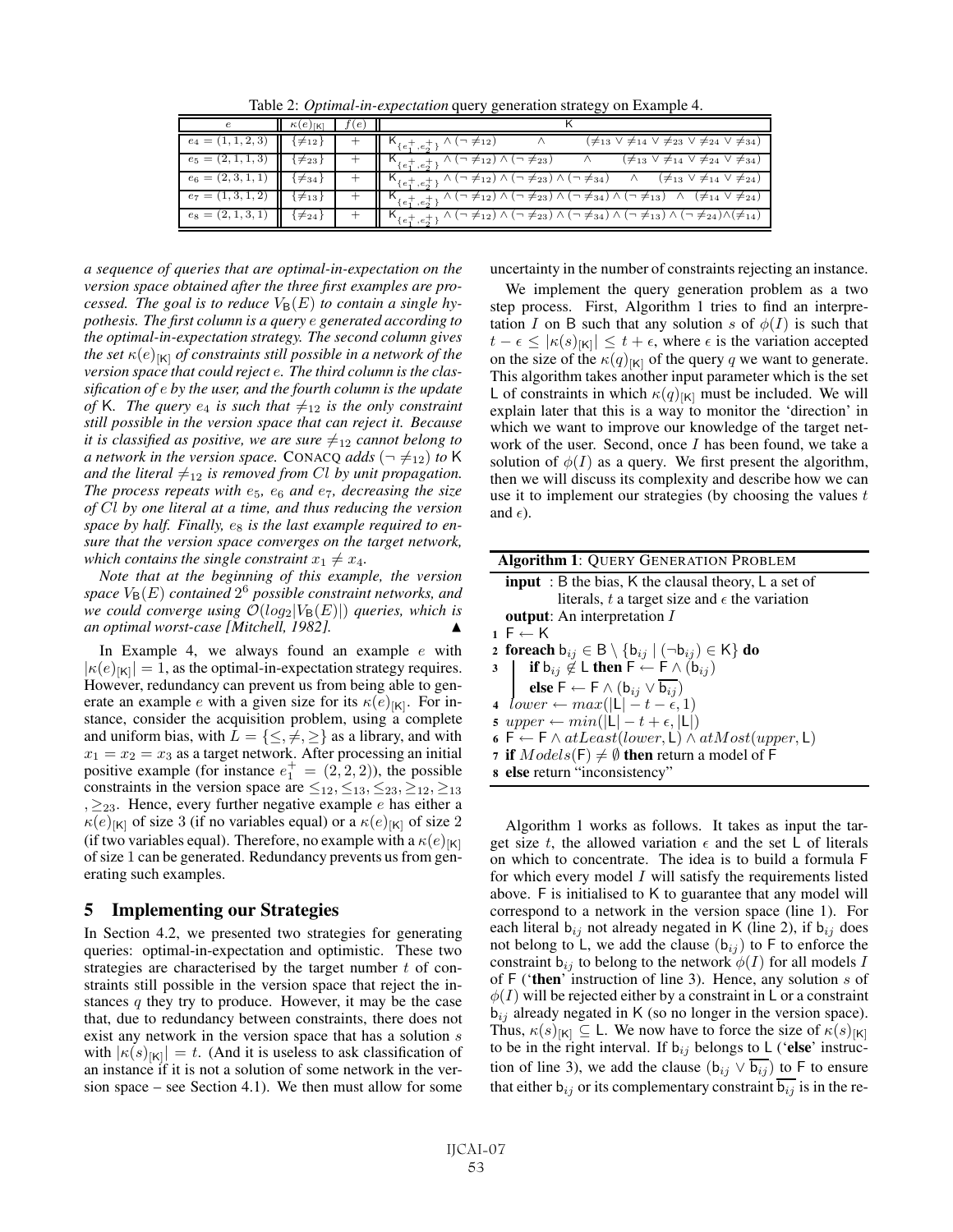sulting network.<sup>1</sup>  $\overline{b_{ij}}$  is required because  $\neg b_{ij}$  only expresses the absence of the constraint  $b_{ij}$ .  $\neg b_{ij}$  is not sufficient to enforce  $b_{ij}$  to be violated. We now just add two pseudo-Boolean constraints that enforce the number of constraints from L violated by solutions of  $\phi(I)$  to be in the interval  $[t - \epsilon : t + \epsilon]$ . This is done by forcing at most  $|L| - t + \epsilon$  constraints and at least  $|L| - t - \epsilon$  constraints to be satisfied (lines 4-6). The 'min' and 'max' ensure we avoid trivial cases (no constraint from L is violated) and to remain under the size of L. Line 7 searches for a model of F and returns it. But remember that redundancy may prevent us from computing a query  $q$  with a given  $\kappa(q)_{\vert\mathsf{K}\vert}$  size (Section 4.2). So, if  $\epsilon$  is too small, F can be unsatisfiable and an inconsistency is returned (line 8).

The following property tells us when the output of Algorithm 1 is guaranteed to lead to a query.

Property 1 (Satisfiability) *Given a bias* B*, a clausal theory* K*, and a model* I *of* K*. If* K *contains all existing redundancy rules over* B, then  $\phi(I)$  *has solutions.* 

If not all redundancy rules belong to K, Algorithm 1 can return I such that  $\phi(I)$  is inconsistent. In such a case, we extract a conflict set of constraints S from  $\phi(I)$  and add the clause  $\bigvee_{b_{ij} \in S} \neg b_{ij}$  to K to avoid repeatedly generating models  $I'$  with this hidden inconsistency in  $\phi(I')$ .

The next property tells us that generating a given type of query can be hard.

Property 2 *Given a bias* B*, a theory* K*, a set* L *of constraints, a target size* t *and a variation , generating a query* q *such that:*  $\kappa(q)_{\lbrack K\rbrack} \subset L$  *and*  $t - \epsilon \leq |\kappa(q)_{\lbrack K\rbrack}| \leq t + \epsilon$  *is* NP-hard.

The experimental section will show that despite its complexity, this problem is handled very efficiently by the technique presented in Algorithm 1. The algorithm can be used to check if there exists a query rejected by a set of constraints from the version space of size  $t \pm \epsilon$  included in a given set L. The optimal-in-expectation strategy requires  $t = 1$  and optimistic requires a larger  $t$ . In the following, we chose to be "half-way" optimistic and to fix t to  $|L|/2$ . There still remains the issue of which set L to use and which values of  $\epsilon$  to try.  $\epsilon$ is always initialised to 0. Concerning L, we take the smallest non-unary positive clause of K. A positive clause represents the set of constraints that reject a negative example already processed by CONACQ. So, we are sure that at least one of the constraints in such a set L rejects an instance. Choosing the smallest one increases the chances to quickly converge on a unary clause. If K does not contain any such non-unary clauses we take the set containing all non-fixed literals in K.

Since Algorithm 1 can return an inconsistency when called for a query, we have to find another set of input parameters on which to call the algorithm.  $t$  is fixed by the strategy, so we can change  $\mathsf L$  or  $\epsilon$ . If there are several non-unary clauses in K, we set L to the next positive clause in K (ordered by size). If we have tried all the clauses without success, we have to increase  $\epsilon$ . We have two options. The first one, called *closest*, will look for a query generated with a set L instantiated to the clause that permits the smallest  $\epsilon$ . The second one, called *approximate*, increases  $\epsilon$  by fixed steps. It first tries to find a set L where a query exists with  $\epsilon = 0.25 \cdot |L|$ . If not found, it looks (repeatedly) with  $0.50 \cdot |L|$ ,  $0.75 \cdot |L|$  and then  $|L|$ .

We thus have four policies to generate queries: optimistic and optimal-in-expectation combined with closest and approximate: optimistic means  $t = \frac{\lfloor k/2 \rfloor}{2}$  whereas optimal-inexpectation means  $t = 1$ ; closest finds the smallest  $\epsilon$  whereas approximate increases  $\epsilon$  by steps of 25%.

#### 6 Experimental Results

We implemented CONACQ using  $SAT4J<sup>2</sup>$  and  $Choco<sup>3</sup>$ . In our implementation we exploit redundancy to the largest extent possible, using both redundancy rules and backbone detection [Bessiere *et al.*, 2005].

Problem Classes. We used a mix of binary and non-binary problem classes in our experiments. We studied random binary problems, with and without structure, as well as acquiring a CSP defining the rules of the logic puzzle Sudoku. CONACQ used a learning bias defined as the set of all edges in each problem using the library  $\{\leq, \geq, \neq\}$ . The random binary problems comprised 14 variables, with a uniform domain of size 20. We generated target constraint networks by randomly selecting a specified number of constraints from  $\{<,\leq,=,\geq,>,\neq\}$ , retaining only those that were soluble. We also considered instances in which we forced some constraint *patterns* in the constraint graph to assess the effect of structure [Bessiere *et al.*, 2005]. We did this by selecting the same constraint relation to form a path in the target network. Finally, we used a  $4 \times 4$  Sudoku as the target network. The acquisition problem in this case was to learn the rules of Sudoku from (counter)examples of grid configurations.

As an example of a non-binary problem, we considered the Schur's lemma, which is Problem 15 from the CSPLIB<sup>4</sup>. In this case, CONACQ used the library of ternary constraints {ALLDIFF, ALLEQUAL, NOTALLDIFF, NOTALLEQUAL}.

Results. In Table 3 we report averaged results for 100 experiments of each query generation approach on each of the problem classes we studied. In each case the initial training set contained a single positive example. In the table the first column contains a description of the target networks in terms of number of variables and constraints. We report results for each of the query generation approaches we studied. *Random* is a baseline approach, generating queries entirely at random, which may produce queries that are redundant with respect to each other. The *Irredundant* approach generates queries at random, but only uses those that can provide new information to refine the version space. Finally, *Optimistic* and *Optimalin-expectation* refer to approaches described in Section 5 and

<sup>&</sup>lt;sup>1</sup>Not all libraries of constraints contain the complement of each constraint. However, the complements may be expressed by a conjunction of other constraints. For instance, in library  $\leq, \neq, \geq, \leq$ does not exist but it can be expressed by  $(\geq \land \neq)$ . If no conjunction can express the complement of a constraint, we can post an approximation of the negation (or nothing). We just lose the guarantee on the number of constraints in L that will reject the generated query.

 $^{2}$ Available from: <code>http://www.sat4j.org.</code>

 $^3$ Available from: <code>http://choco.sourceforge.net.</code>

<sup>4</sup> Available from: http://www.csplib.org.